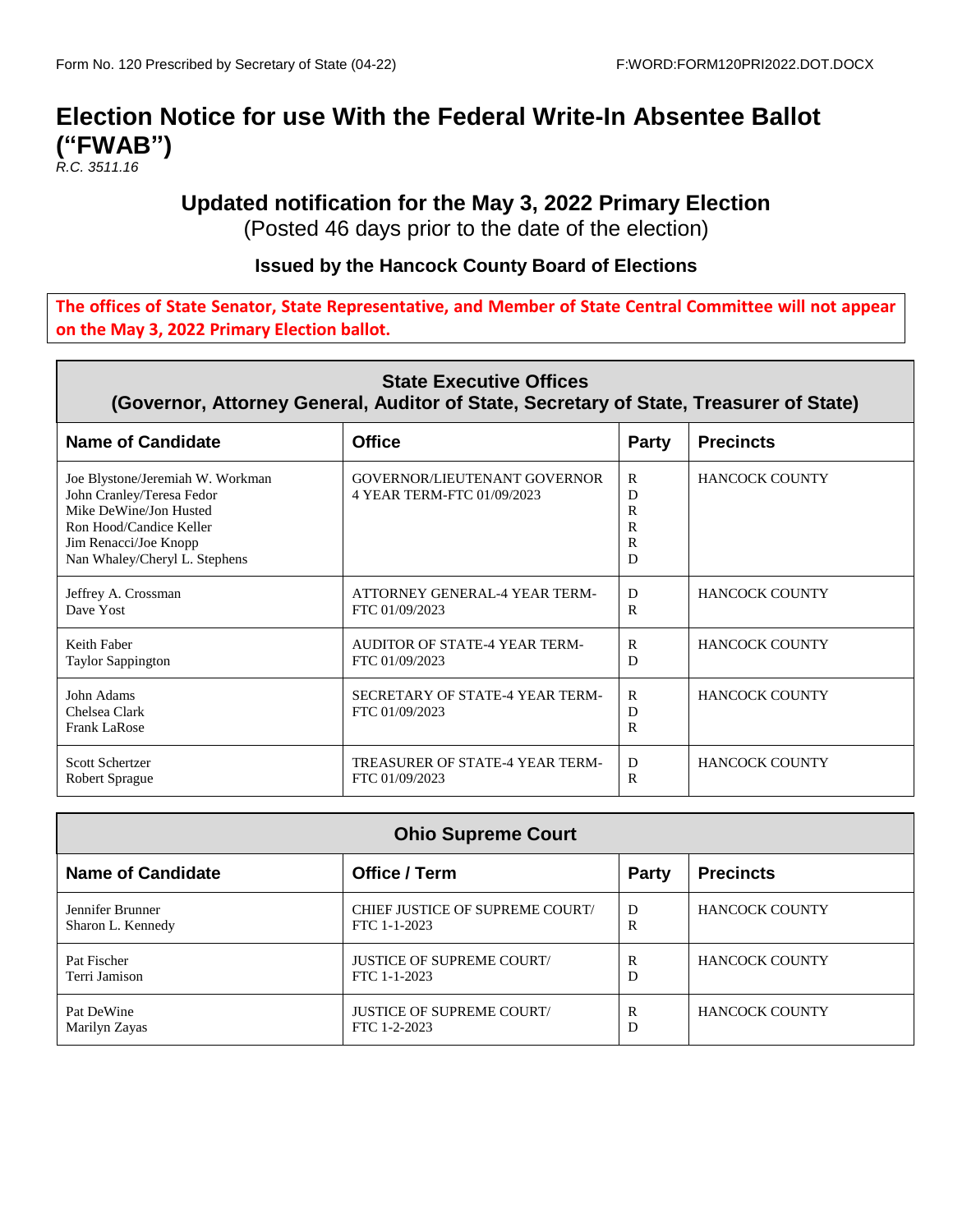| <b>U.S. Senate</b>                                                                                                                                               |                                                   |                                                                                            |                       |
|------------------------------------------------------------------------------------------------------------------------------------------------------------------|---------------------------------------------------|--------------------------------------------------------------------------------------------|-----------------------|
| <b>Name of Candidate</b>                                                                                                                                         | Office / Term                                     | <b>Party</b>                                                                               | <b>Precincts</b>      |
| Matt Dolan<br>Mike Gibbons<br>Morgan Harper<br>Traci TJ Johnson<br><b>Josh Mandel</b><br>Neil Patel<br>Mark Pukita<br>Tim Ryan<br>Jane Timken<br><b>JD</b> Vance | <b>U.S. SENATOR-6 YEAR TERM-FTC</b><br>01/03/2023 | R<br>R<br>D<br>D<br>R<br>$\mathbb{R}$<br>$\mathbb{R}$<br>D<br>$\mathbb{R}$<br>$\mathbb{R}$ | <b>HANCOCK COUNTY</b> |

| <b>U.S. Representative to Congress</b>                   |                                                                                              |              |                       |
|----------------------------------------------------------|----------------------------------------------------------------------------------------------|--------------|-----------------------|
| <b>Name of Candidate</b>                                 | Office / Term                                                                                | <b>Party</b> | <b>Precincts</b>      |
| Martin Heberling III<br><b>Bob Latta</b><br>Craig Swartz | U.S. REPRESENTATIVE TO CONGRESS<br>$-5$ <sup>TH</sup> DISTRICT/2 YEAR TERM-FTC<br>01/03/2023 | D<br>R<br>D  | <b>HANCOCK COUNTY</b> |

| <b>Ohio Court of Appeals (3rd District)</b> |                                                             |              |                       |
|---------------------------------------------|-------------------------------------------------------------|--------------|-----------------------|
| <b>Name of Candidate</b>                    | Office / Term                                               | Party        | <b>Precincts</b>      |
| William R. Zimmerman                        | <b>COURT OF APPEALS JUDGE/6 YEAR</b><br>TERM-FTC 02/09/2023 | R            | <b>HANCOCK COUNTY</b> |
| Juergen A. Waldick                          | <b>COURT OF APPEALS JUDGE/6 YEAR</b><br>TERM-FTC 02/11/2023 | $\mathbb{R}$ | <b>HANCOCK COUNTY</b> |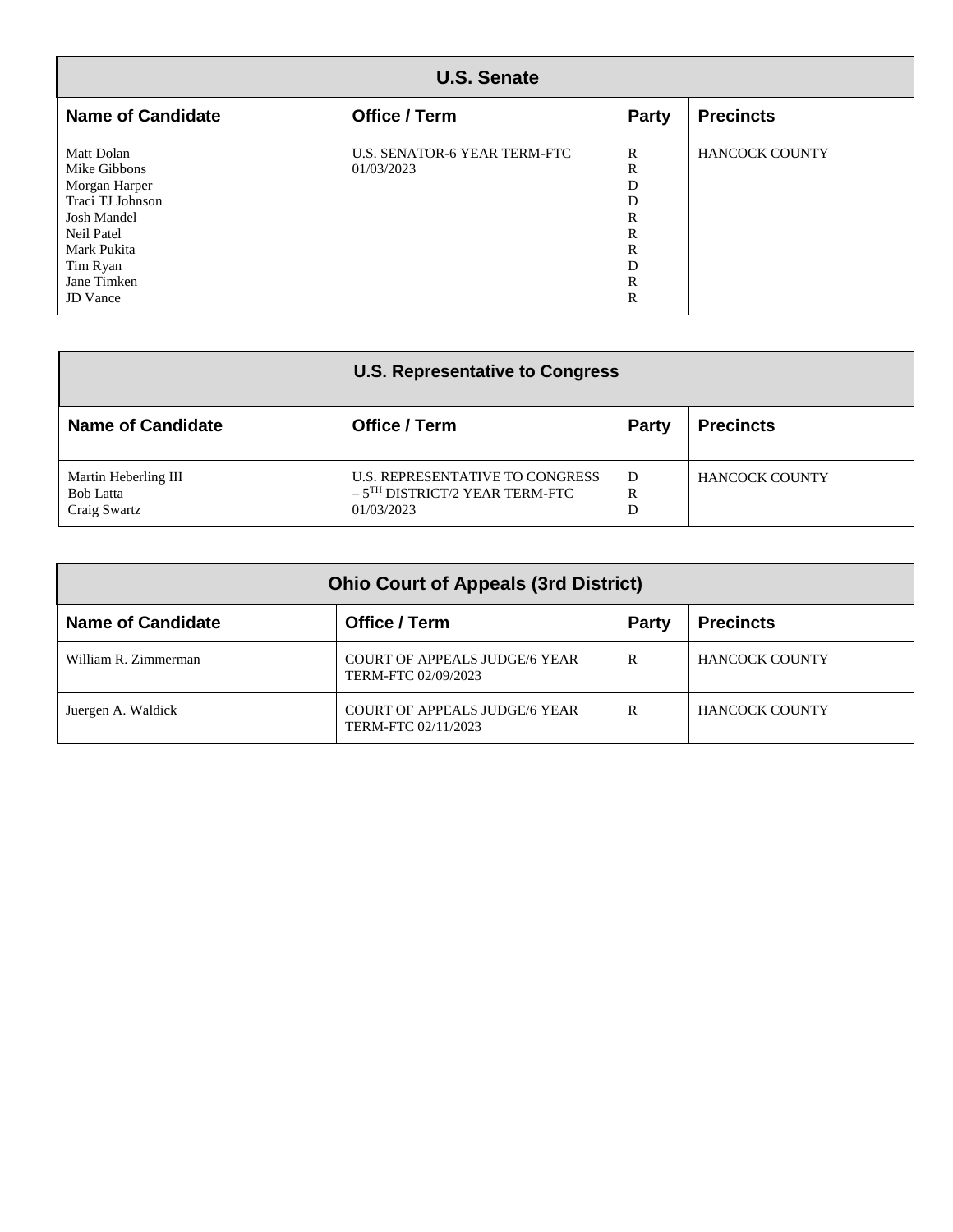#### **County Administrative Offices (County Commissioner or County Council, Prosecuting Attorney, Clerk of the Court of Common Pleas, Sheriff, County Recorder, County Treasurer, County Engineer, Coroner, County Auditor, and Municipal Court Clerk)**

| <b>Name of Candidate</b> | <b>Office / District / Term</b>                        | <b>Party</b> | <b>Precincts</b>      |
|--------------------------|--------------------------------------------------------|--------------|-----------------------|
| Timothy K. Bechtol       | COUNTY COMMISSIONER/FTC 1-1-2023<br><b>4 YEAR TERM</b> | R            | <b>HANCOCK COUNTY</b> |
| Charity A. Rauschenberg  | COUNTY AUDITOR/FTC 3-13-2023<br>4 YEAR TERM            | R            | <b>HANCOCK COUNTY</b> |

| <b>State Issues</b> |              |                  |  |
|---------------------|--------------|------------------|--|
| <b>Number</b>       | <b>Title</b> | <b>Precincts</b> |  |
|                     |              |                  |  |
|                     |              |                  |  |

| <b>Local Questions and Issues</b> |                                                                               |                                                                                                                                             |  |
|-----------------------------------|-------------------------------------------------------------------------------|---------------------------------------------------------------------------------------------------------------------------------------------|--|
| <b>Number</b>                     | <b>Title</b>                                                                  | <b>Precincts</b>                                                                                                                            |  |
| -1                                | BLUFFTON EXEMPTED VILLAGE SCHOOL DISTRICT                                     | <b>ORANGE TOWNSHIP 54.03 AND 54.04</b>                                                                                                      |  |
| 2                                 | APPLESEED JOINT AMBULANCE DISTRICT                                            | EAGLE (ARLINGTON LSD ONLY) 42.01<br>MADISON EAST 49.01 AND 49.02<br>MADISON WEST 50.01 AND 50.02<br>VAN BUREN 59.01, 59.02, 59.03 AND 59.04 |  |
| 3                                 | <b>HANCOCK COUNTY ADAMHS</b>                                                  | <b>HANCOCK COUNTY</b>                                                                                                                       |  |
| $\overline{4}$                    | FOSTORIA CITY RENEWAL TAX LEVY                                                | FOSTORIA-SOUTH 33.01 AND 33.02<br>FOSTORIA-NORTH 34.01 AND 34.02                                                                            |  |
| 5                                 | FOSTORIA CITY CHARTER AMENDMENT-CHANGES<br><b>FOSTORIA FORM OF GOVERNMENT</b> | FOSTORIA-SOUTH 33.01 AND 33.02<br>FOSTORIA-NORTH 34.01 AND 34.02                                                                            |  |
| 6                                 | FOSTORIA CITY CHARTER AMENDMENT<br><b>DIRECTOR OF FINANCE</b>                 | FOSTORIA-SOUTH 33.01 AND 33.02<br>FOSTORIA-NORTH 34.01 AND 34.02                                                                            |  |
| $\overline{7}$                    | FOSTORIA CITY CHARTER AMENDMENT<br><b>DIRECTOR OF LAW</b>                     | FOSTORIA-SOUTH 33.01 AND 33.02<br>FOSTORIA-NORTH 34.01 AND 34.02                                                                            |  |
| 8                                 | VAN BUREN TOWNSHIP                                                            | VAN BUREN 59.01, 59.02, 59.03 AND 59.04                                                                                                     |  |